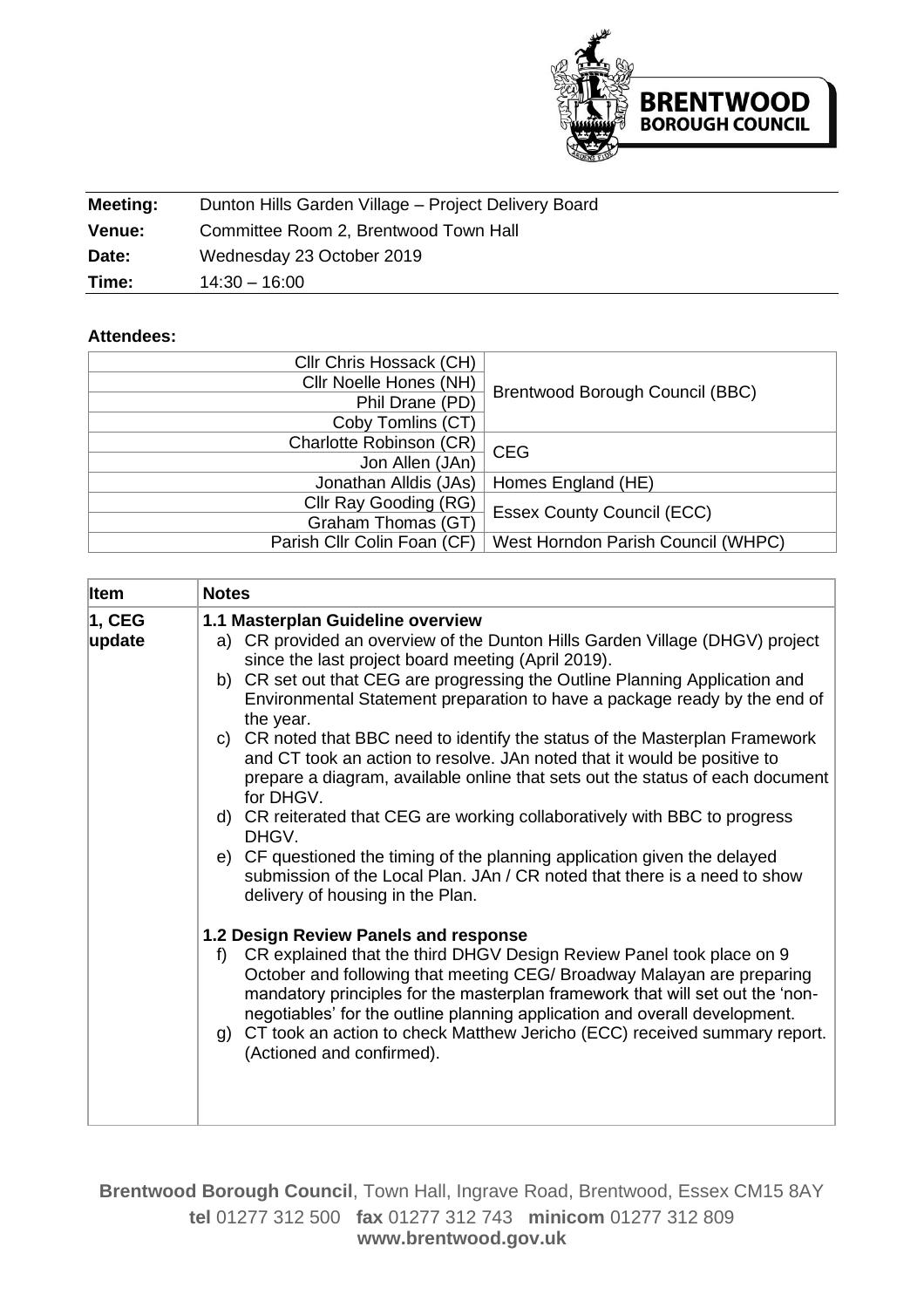|                    | 1.3 Next Steps<br>h) CR explained that CEG and BBC are moving in a positive direction with the<br>Masterplan. Work is now required to finalise CEG's masterplan and identify<br>where it stops and where the detail of BBC's Supplementary Planning<br>Document (SPD) continues.                                                                                                                                                                                                                                                                                                                                                                                                                                                                                                                                                                                                                                                                                                                                                                                                                                                                                                                                                                                                               |
|--------------------|------------------------------------------------------------------------------------------------------------------------------------------------------------------------------------------------------------------------------------------------------------------------------------------------------------------------------------------------------------------------------------------------------------------------------------------------------------------------------------------------------------------------------------------------------------------------------------------------------------------------------------------------------------------------------------------------------------------------------------------------------------------------------------------------------------------------------------------------------------------------------------------------------------------------------------------------------------------------------------------------------------------------------------------------------------------------------------------------------------------------------------------------------------------------------------------------------------------------------------------------------------------------------------------------|
| $2.$ BBC<br>update | 2.1 Workshops<br>a) PD provided an overview of the various workshops that have been<br>undertaken since the last Project Delivery Board, including:<br>Setting the Scene (February 2019);<br>i.<br>ii.<br>Vision (April 2019);<br>iii.<br>Green & Blue Infrastructure (April 2019);<br>Heritage & Design (April 2019);<br>iv.<br>Socio-Economics (April 2019);<br>v.<br>Sustainable-Smart Infrastructure (May 2019);<br>vi.<br>vii.<br>Sustainable Transport (May 2019);<br>viii.<br>Gypsy & Traveller (August 2019);<br>Housing (September 2019);<br>ix.<br>Youth and school workshops (September 2019); and<br>X.<br>Design Guides and Innovation (September 2019).<br>xi.<br>b) PD noted that many of the workshops provided a platform for various<br>stakeholders to come together from the outset to inform the masterplan.<br>c) JAs explained that this working approach is a good example for<br>collaboration for other Garden Communities.<br>d) PD noted in particular for the housing workshop actions that BBC are<br>looking at progressing with a DHGV specific housing strategy given the<br>housing offer is different contextually than the remainder of the borough.<br>Next steps for much of this work is detailed design and community<br>e)<br>consultation/co-design. |
|                    | 2.2 Community Forum<br>CT explained that the first community forum meeting was held on 15<br>f<br>October with a purpose to introduce DHGV to a wider group of community<br>stakeholders than had been involved in panning-specific workshops to<br>date.<br>g) CT noted that it provided an opportunity to explain to the community the<br>proposed DHGV masterplan framework and what the next steps are for<br>delivering the detailed design process for DHGV.<br>h) CT explained that the community forum directly links with SPD tender<br>document and co-design approach or DHGV Detailed Design SPD (set out<br>below). The community forum will participate in workshops (based on 5<br>themes) that will inform the SPD document which is to be co-designed.<br>CT/PD noted that the forum provides the opportunity for the Community to<br>i)<br>evolve into long term Community Board for DHGV.<br>2.3 SPD Tender<br>CT provided an update on the purpose of the SPD and timeframes. The<br>I)<br>SPD is to provide detailed design guidance for DHGV. A brief has been<br>prepared and is due for tender. The successful consultant will be the<br>facilitator for co-design work with the community forum and other<br>stakeholders as part of preparing the SPD.               |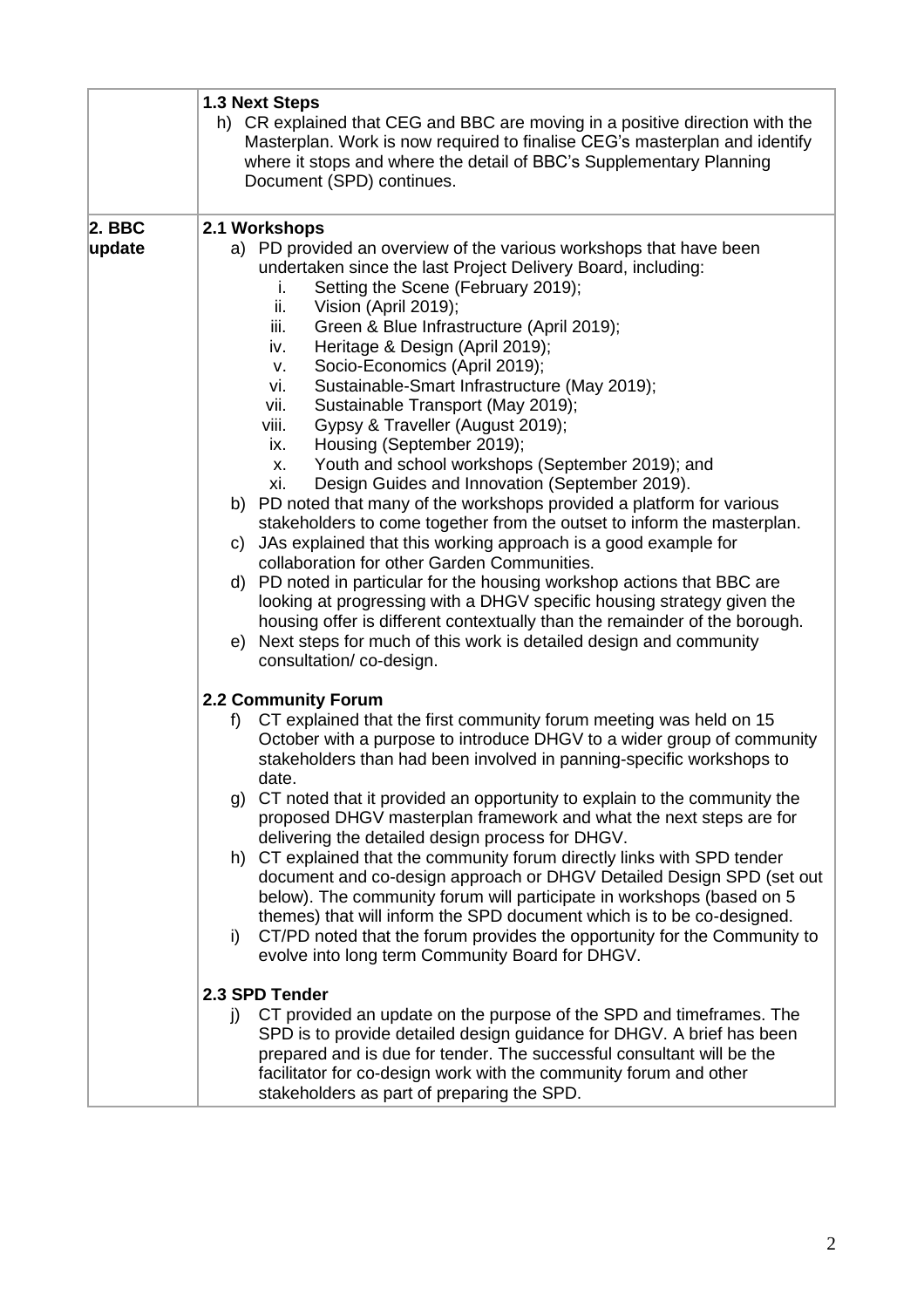|            |         | k) JAs noted that this policy approach is similar to what you see in other                                                                            |
|------------|---------|-------------------------------------------------------------------------------------------------------------------------------------------------------|
|            |         | Garden Communities and that it ensures long term quality outcomes.                                                                                    |
|            | $\vert$ | CR noted that the approach to co-design and community involvement is                                                                                  |
|            |         | positive and is something that Brentwood is leading on in this area,                                                                                  |
|            |         | especially compared to other Garden Communities.                                                                                                      |
|            |         | m) CH noted the need for an adopted Local Plan to allocate DHGV for                                                                                   |
|            |         | development and avoiding a scenario where applications are determined in                                                                              |
|            |         | the absence of an adopted Plan. However, BBC is keen to move forward                                                                                  |
|            |         | with certain applications now to make sure that they can be determined as                                                                             |
|            |         | soon as the Plan is adopted. An outline application for DHGV will display                                                                             |
|            |         | confidence in the delivery of development in line with the Local Plan                                                                                 |
|            |         | strategy with reserved matters to be assessed against the SPD.                                                                                        |
|            | n)      | CF identified that external infrastructure to DHGV is an issue for West                                                                               |
|            |         | Horndon and needs there needs to be assurance that this can be resolved                                                                               |
|            |         | before submission of a planning application.                                                                                                          |
|            |         | 2.4 September Highlight Report overview and key milestones                                                                                            |
|            |         | o) PD provided an overview of the project highlight report (September 2019).                                                                          |
|            |         | p) RG noted that BBC need to start developing a stewardship approach for                                                                              |
|            |         | DHGV, however the housing strategy approach is supported.                                                                                             |
|            |         | Recommended consideration of older people and dementia homes.                                                                                         |
|            |         | q) RG identified need for consideration of school provision in line with rate of                                                                      |
|            |         | delivery/ timing. CR noted that CEG/BBC are working with ECC on quality                                                                               |
|            |         | education outcomes that support the village.                                                                                                          |
|            | r)      | RG highlighted how positive and useful the community forum is to the                                                                                  |
|            | s)      | development of co-design for DHGV.<br>PD explained sustainable transport work for the Southern Brentwood                                              |
|            |         | Growth Corridor (SBGC) (A127 Corridor) is underway, which looks at the                                                                                |
|            |         | cumulative impacts of development in the area (not just DHGV) and the                                                                                 |
|            |         | opportunity for a transport interchange at West Horndon Station.                                                                                      |
|            |         | Engagement has been occurring with various stakeholders (such as                                                                                      |
|            |         | neighbouring authorities, ECC, Highways England, and c2c rail). The next                                                                              |
|            |         | step is to discuss further with neighbouring authorities regarding principles,                                                                        |
|            |         | proposals and costs to inform the Infrastructure Delivery Plan (IDP).                                                                                 |
|            | t)      | CF raised concerns with Station Road, leading from West Horndon Station                                                                               |
|            |         | to DHGV, and the limitations for expansion. There is also a need to reduce<br>speed limits. PD noted that the we are progressing proposals to resolve |
|            |         | these issues through the SBGC work. CH noted that he is happy to meet                                                                                 |
|            |         | with CF on WHPC issues and try to resolve concerns.                                                                                                   |
|            |         | u) GT noted that there are some issues with the intersection crossing to West                                                                         |
|            |         | Horndon (Station Road and A128). Updated on ECC position working with                                                                                 |
|            |         | BBC on the Local Plan Transport Assessment.                                                                                                           |
|            |         | v) GT noted that ECC are expecting infrastructure investment through an                                                                               |
|            |         | overarching s106 divided on a per dwelling basis.                                                                                                     |
|            |         | w) RG noted that central services such as heat pumps and lifespans should be                                                                          |
|            |         | considered for ongoing maintenance given the project is a 30 year build out<br>rate, and items may only last for 15 years.                            |
|            |         |                                                                                                                                                       |
| 3. Forward |         | 3.1 SPD Project Plan (including consultation)                                                                                                         |
| Programme  |         | a) Update covered in item 2.                                                                                                                          |
|            |         |                                                                                                                                                       |
|            |         |                                                                                                                                                       |